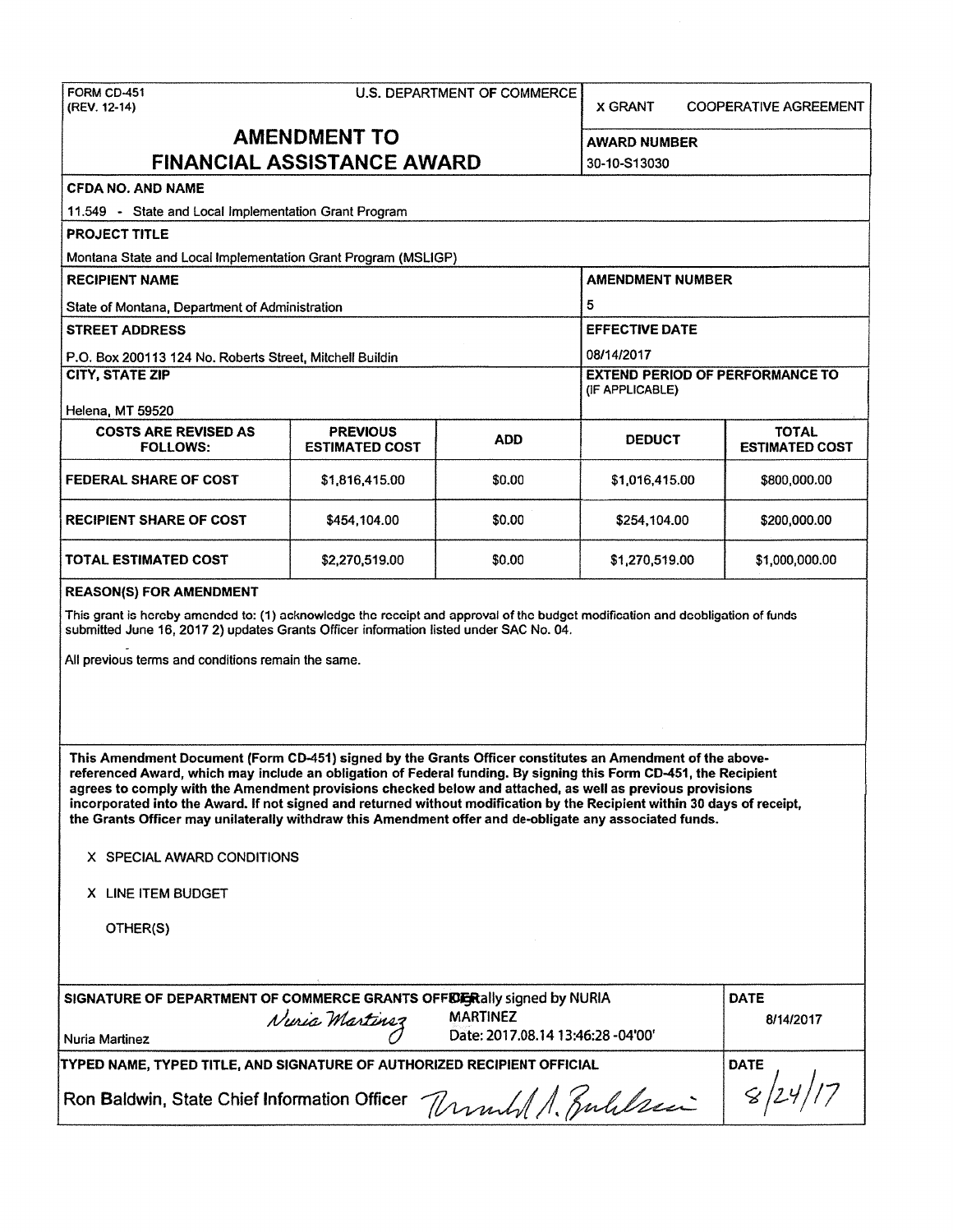Award Number: 30-10-S13030, Amendment Number 5 Federal Program Officer: Michael Dame Requisition Number: 17012 Employer Identification Number: 810302402 Dun & Bradstreet No: 138184833 Recipient ID: 3045183 Requestor ID: 3045183

## **Award ACCS Information**

| <b>Bureau</b><br>Code | FCFY L | <b>Project-Task</b> | <b>Org Code</b>        | <b>Obi Class</b> | <b>Obligation Amount</b> |
|-----------------------|--------|---------------------|------------------------|------------------|--------------------------|
|                       | 2013   | 8150000-000         | 11-00-0000-00-00-00-00 | 41-19-00-00      | \$-1.016,415.00          |

#### **Award Contact Information**

| <b>Contact Name</b>  | <b>Contact Type</b> | <b>Email</b>    | <b>Phone</b> |
|----------------------|---------------------|-----------------|--------------|
| Mr. Quinn<br>Ness    | Administrative      | qness@mt.gov    | 406-444-6134 |
| Mr. Ronald P Baldwin | Technical           | rbaldwin@mt.gov | 406-444-2700 |

# NIST Grants Officer:

 $\mathcal{F}_{\mathcal{A}}$ 

网络木

Nuria Martinez 100 Bureau Drive, MS 1650 Gaithersburg, MD 20899-1650 (301) 975-6215

## **NIST Grants Specialist:**

Samantha Wigglesworth 100 Bureau Drive, MS 1650 Gaithersburg, MD 20899-1650 (301) 975-4166

an<br>Para